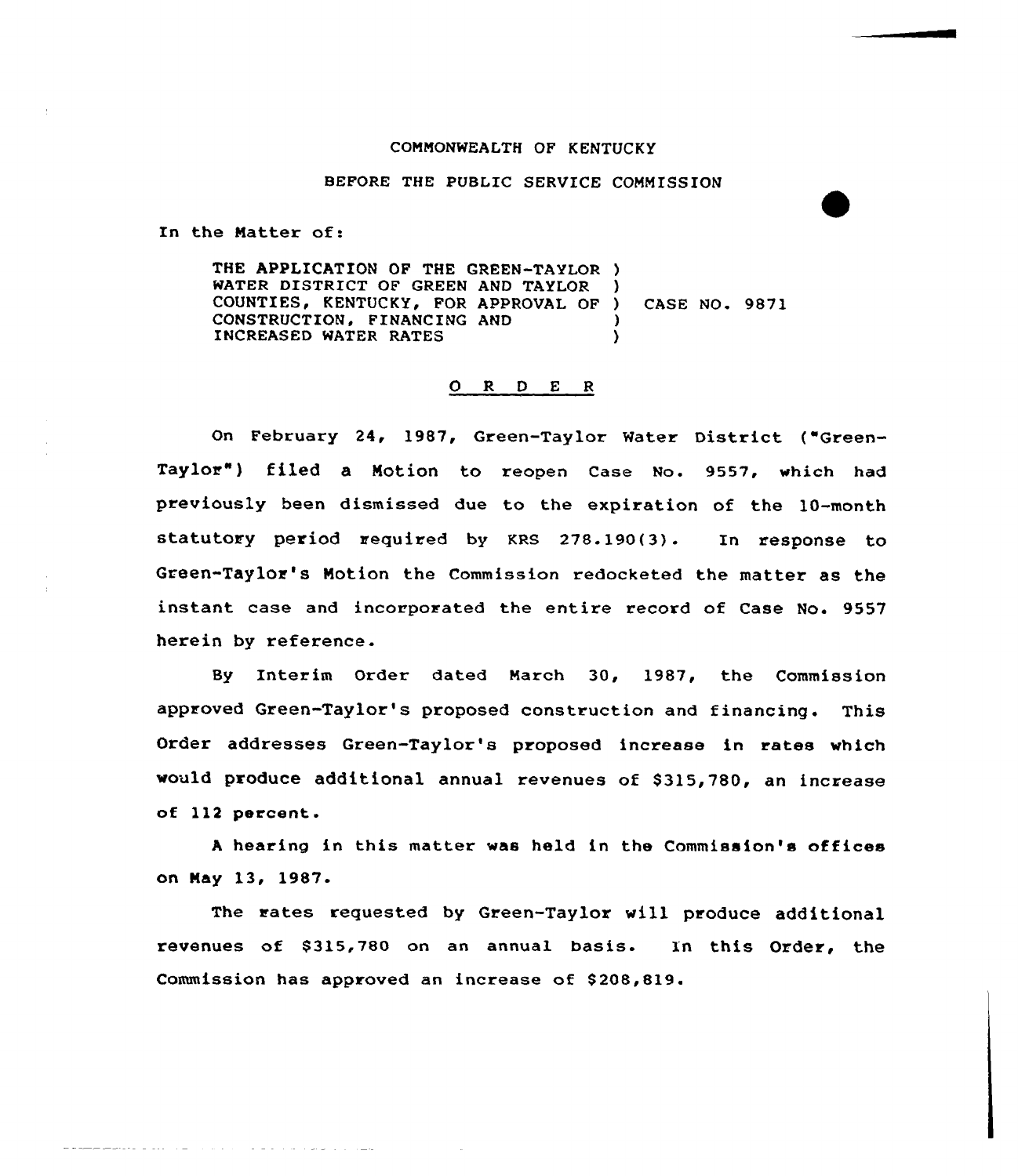## TEST PERIOD

والمستحدث والمستنقذ والمستناب

Green-Taylor proposed and the Commission has accepted the 12-month period ending December 31, 1985, as the test period in this matter. Although this test period is approximately 18 months old, it compares favorably with the <sup>12</sup> months ended December 31, 1986, and appears to be representative of Green-Taylor's current operations.

## REVENUE REQUIREMENTS

Green-Taylor requested additional annual revenue of \$315,780. The Commission has reviewed Green-Taylor's test year revenues and expenses and its proposed adjustments and has made adjustments thereto consistent with the evidence of record and the Commission's established rate-making practices.

# Revenue Normalization

Green-Taylor in its application reported test year operating revenues from water sales in the amount of \$281,369. On December 20, 1985, Green-Taylor was granted an increase of approximately \$ 5,208 through the purchased water adjustment procedure. Green-Taylor in the instant case included revenue and expense adjustments for the 460 new users to be added to the system. Based on the rates granted in the purchased water adjustment and including the 460 new users the Commission has determined that normalized test year operating revenue from water sales is \$369,803

#### Purchased Water Expense

Green-Taylor's proposed expense for water purchases of \$ 124,945 reflected its test period level of water lost and

 $-2-$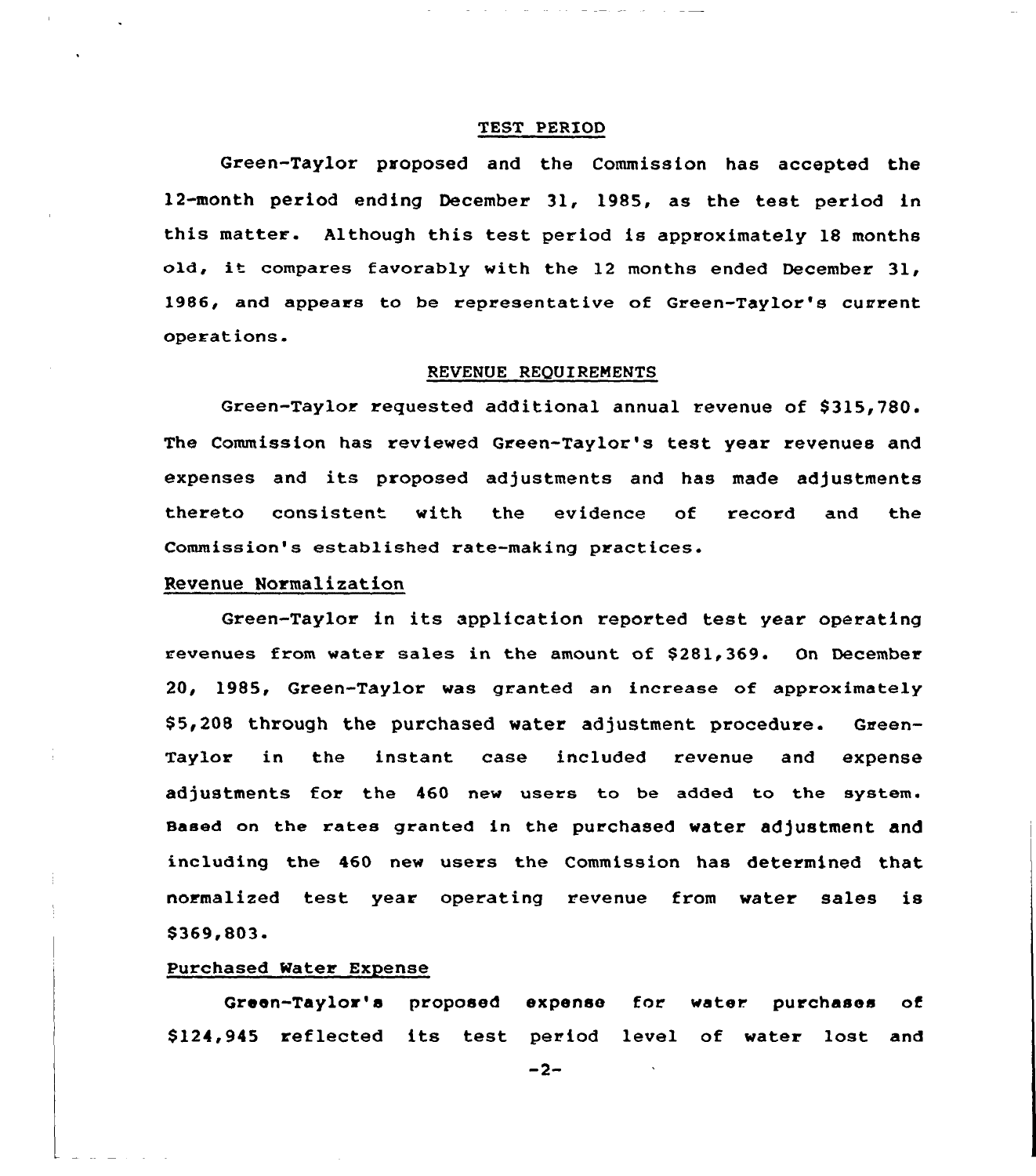unaccounted for of approximately 18 percent.<sup>1</sup> The Commission has a long-standing practice of limiting lost and unaccounted for water to 15 percent for rate-making purposes and no persuasive reasons for inconsistent treatment were presented in this proceeding. Therefore, the Commission has made an adjustment to reduce Green-Taylor's proposed expense by \$4,216, to \$120,729, for rate-making purposes.

## Customer Accounts Expense

Green-Taylor proposed an adjustment to increase Customer Accounts Expense by \$127 based on the increase in customers associated with the current construction project. However, the proposed adjustment did not adequately reflect the full estimated increase in customers.

During the test year, with 1,480 customers, Green-Taylor's Customer Accounts Expense was \$3,675. Based on the estimated increase to 1,931 customers the Commission has calculated a prorata increase of \$1,114 for an adjusted expense level of \$4,789.

# Maintenance Expense

During the test year Green-Taylor incurred transmission and distribution maintenance expense of \$26,688. In its application Green-Taylor proposed an adjustment to increase this expense by \$25,450, to \$52,138, in proportion to the increase in its plant in service caused by the new construction.<sup>2</sup> In a subsequent response

<sup>1</sup> Water Loss:  $25,161,700$  Gallons/Water Purchased:  $137,612,000$  Gallons =  $18.38$ 

<sup>2</sup> Creen-Taylor Mater District Rate Study, Exhibit 6.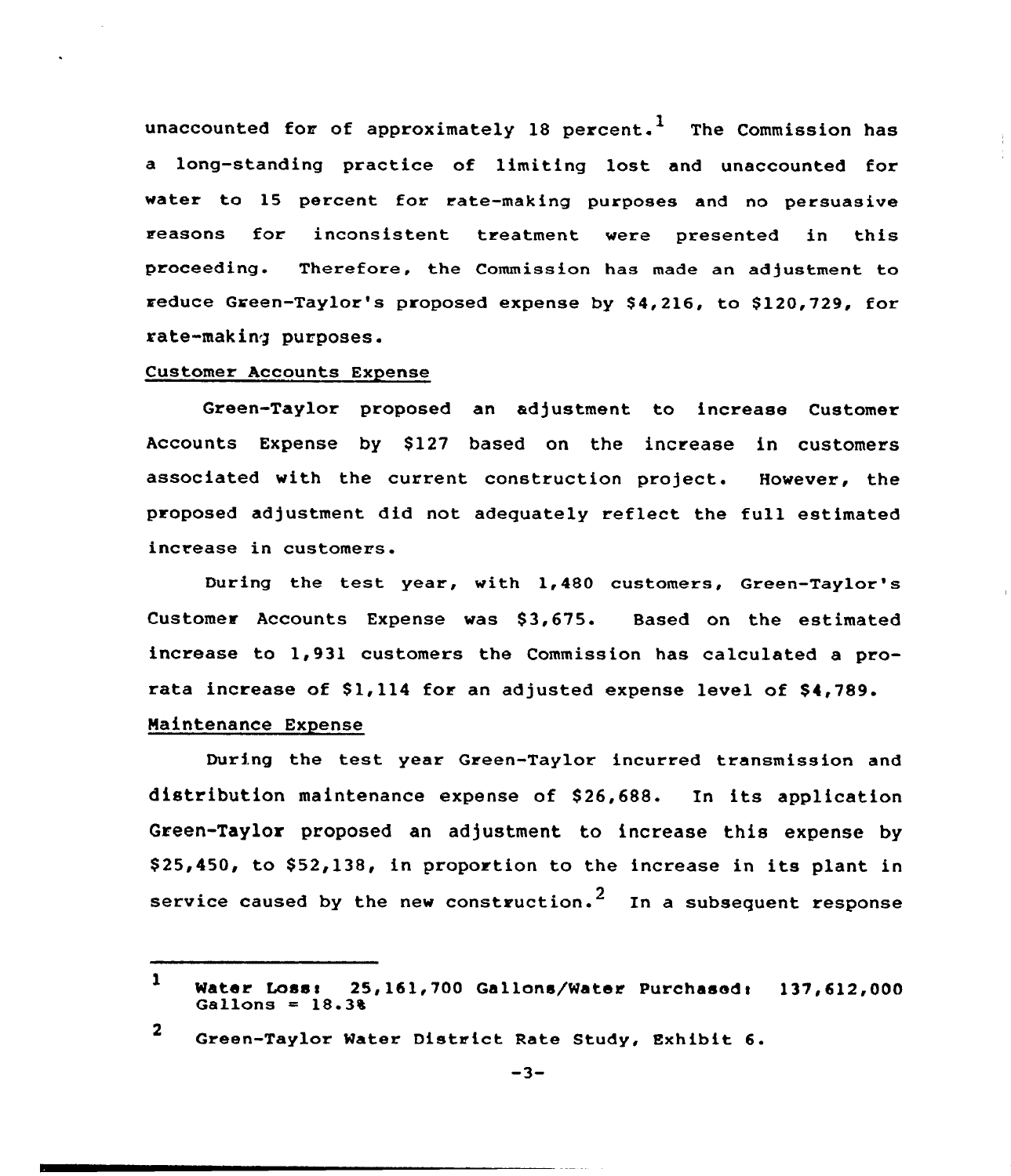to a data request from the Commission staff, Green-Taylor provided another calculation for this adjustment based on the increases in inch-miles of pipe and the number of service connections. Under this approach the increase was \$30,884 resulting in an adjusted expense of \$57,572.

The Commission recognizes that Green-Taylor's expense, in all likelihood, will increase due to the expansion of its utility plant. However, the Commission is not persuaded that either of the methods presented by Green-Taylor accurately projects the increase. The test year expense was incurred for repairs to a system that has been in operation for several years and consists largely of asbestos cement water lines. The construction project is for a new system consisting of plastic "PVC" distribution lines which are higher quality and subject to less frequent repairs. Therefore, while logic dictates that maintenance expense will increase, an increase of the magnitude projected by Green-Taylor is questionable.

Faced with these circumstances, the Commission could deny any adjustment citing flaws in the methodology; however, such denial would be shortsighted. Therefore, the Commission wi11 allow an adjustment of \$14,084 which increases the expense to \$40,772, the mid-point between the test year expense and the average of the two adjustments proposed by Green-Taylor. Admittedly, this is a compromise but it is one the Commission finds more acceptable and equitable than denial of any adjustment or acceptance of either of Green-Taylor's proposals.

-4-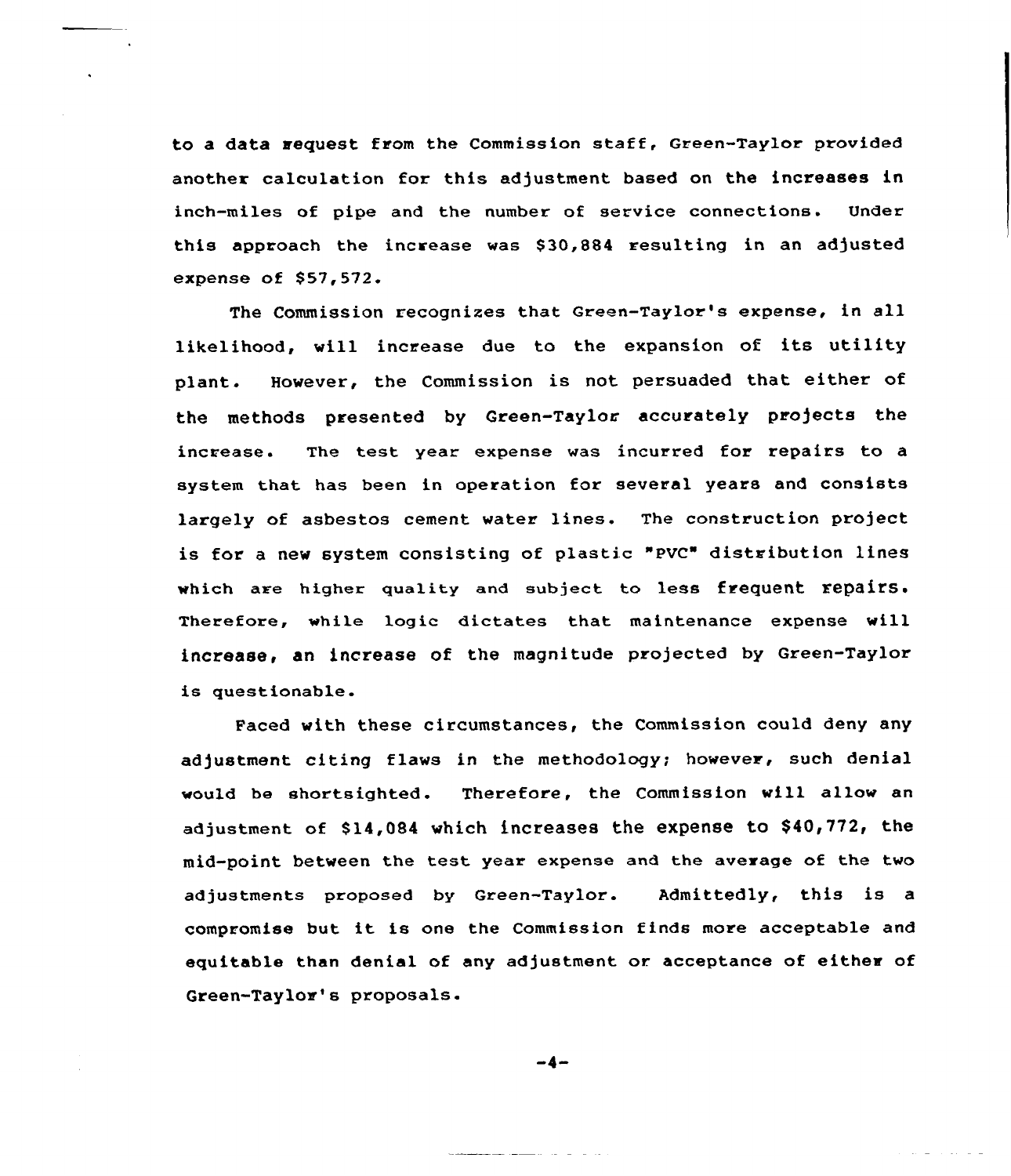## Interest Expense

For the test year Green-Taylor reported interest expense of \$ 46,929 based on its existing long-term debt. Green-Taylor proposed an adjustment to increase interest expense by 8123,845 based on an interest rate of 7.75 percent for its new Farmers Home Administration ("FmHA") loan of \$1,598,000. The interest rate of 7.75 percent was the rate in effect at the time of the loan approval. Under current FmHA loan provisions, Green-Taylor is allowed, at the time of loan closing, to take the lower of the approved rate or the current rate being offered by FmHA. FmHA's current intermediate rate, for which Green-Taylor qualifies, is 5.75 percent.<sup>3</sup> Based on this rate, Green-Taylor's interest on long-term debt will increase by \$91,885, to \$138,814, as a result of its current construction project. This is the level of interest the Commission has included herein for rate-making purposes.

# Depreciation Expense

Green-Taylor proposed an adjustment to increase depreciation expense by \$19,298, to \$55,402, to reflect depreciation on noncontributed property for both its existing plant and its plant currently under construction. This adjustment was in accordance with the Commission's lang-standing practice of excluding depreciation on contributed property as an expense for rate-making purposes.

 $\mathbf{3}$ The rate for the second calendar quarter of 1987.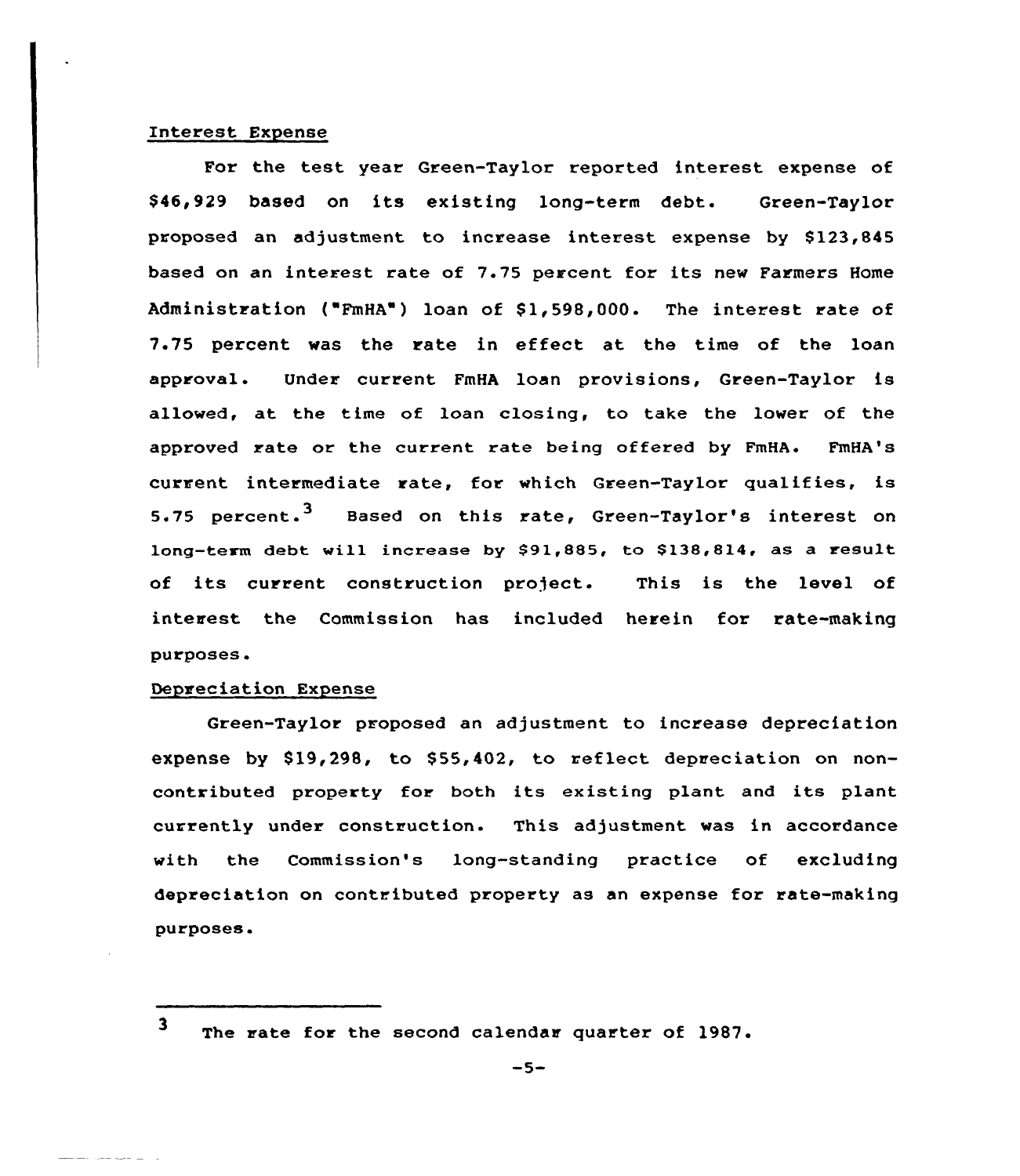<sup>A</sup> recent decision of the Supreme Court of Kentucky, PubliC service Commission of Kentucky v. Dewitt Mater District, Ky., 720 S.M.2d 725(1986), requires that the Commission consider depreciation expense on contributed property as an expense for rate-making purposes. Based on Green-Taylor's adjusted plant in service, including new construction, its total annual depreciation expense is S91,091. In <sup>a</sup> written response to the staff's questions on this matter, Green-Taylor indicated it. now sought rate recovery of this additional depreciation expense.

Based on these adjustments, Green-Taylor's adjusted test period operations are as follows:

| Operating Revenues<br>Operating Expenses<br>Operating Income<br>Interest Income<br>Interest Expense | Applicant's<br>Pro Forma<br>\$285,262<br>388,745<br>$\sqrt{5 \cdot 103, 483}$<br>23,826<br>170,774 | Commission<br>Adjustments<br>\$88,434<br>21,094<br>$5\overline{67,340}$<br>$-0-$<br>$\langle 31, 960 \rangle$ | Adjusted<br>Pro Forma<br>\$373,696<br>409,839<br>5 36,1435<br>23,826<br>138,814 |
|-----------------------------------------------------------------------------------------------------|----------------------------------------------------------------------------------------------------|---------------------------------------------------------------------------------------------------------------|---------------------------------------------------------------------------------|
| Net Income                                                                                          | $$<$ 250,431>                                                                                      | \$99,300                                                                                                      | $$<$ 151, 131>                                                                  |

With the recognition of its new loan at an interest rate of 5.75 percent Green-Taylor's average annual debt service is S163,752. The Commission is of the opinion that Green-Taylor's adjusted debt service coverage ("DSC") of <.07X> is inadequate and that a DSC within a range of 1.0X to 1.2X is required in order for Green-Taylor to meet its operating expenses, service its debt, and provide for reasonable equity growth. In order to achieve a DSC of 1.2X, the upper end of this range which the Commission finds

 $-6-$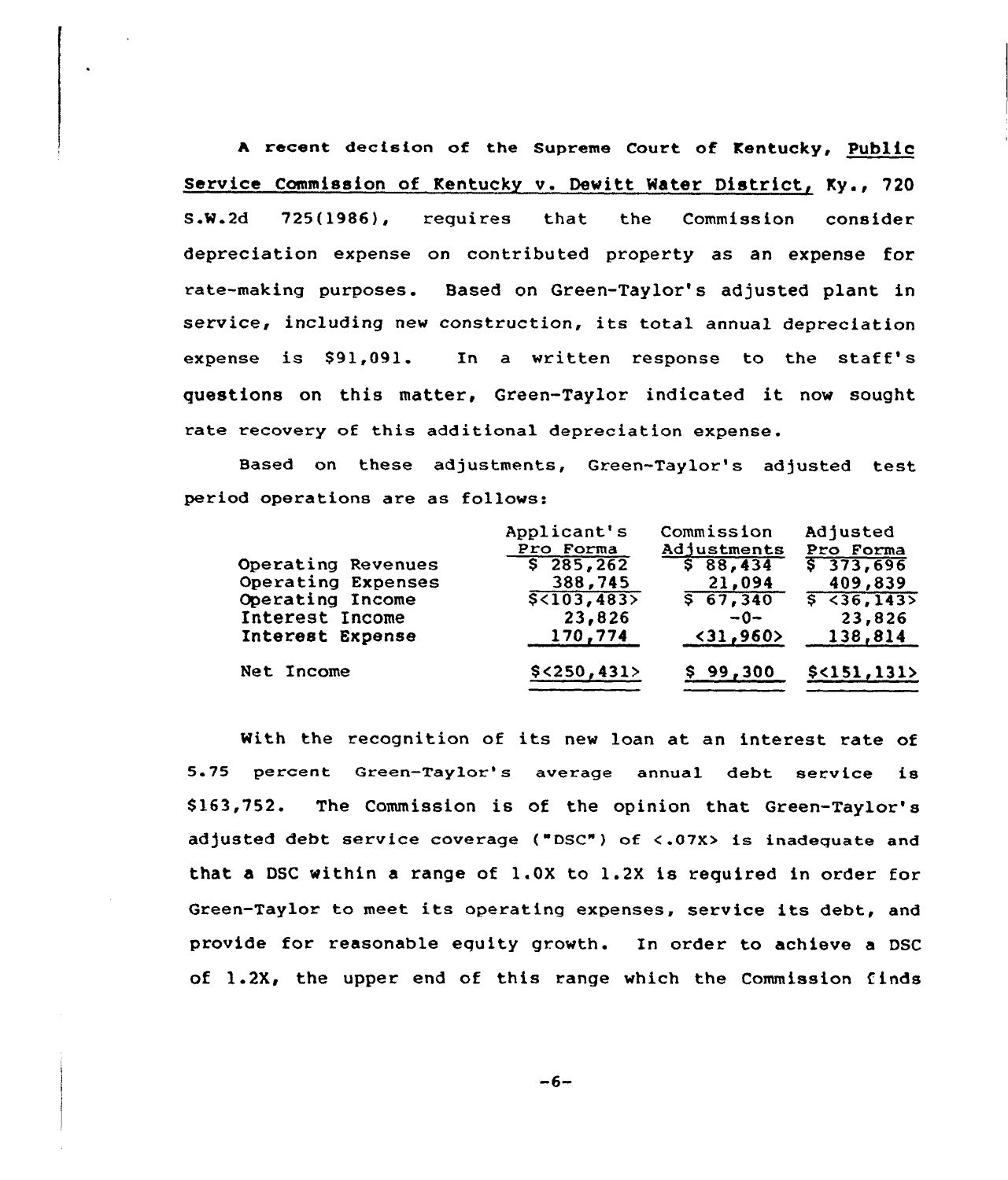reasonable, Green-Taylor will need to generate total annual revenues of  $$606,341$  which requires an increase of  $$208.819.<sup>4</sup>$ 

## RATE DESIGN

Green-Taylor's present rate structure is a declining block schedule which consists of six steps with the first step being <sup>a</sup> minimum usage allowance. Green-Taylor stated at the hearing that it had no objection to <sup>a</sup> possible restructuring of its present rate design.

After reviewing Green-Taylor's present and proposed rates and its customers usage patterns it was determined that the third and fourth increments and the fifth and sixth increments should be combined. The usage patterns shown in the billing analysis do not justify the six current rate increments, but rather support combining the last four steps into two steps. This reduction in the number of rate increments vill ensure that the bottom increment will cover the cost of water and will allow for a more equitable distribution of costs among Green-Taylor's customers.

## FINDINGS AND ORDERS

The Commission, after consideration of the evidence of record and being advised, is of the opinion and finds that:

| 4<br>Operating Expenses<br>Debt Service Plus .2X<br>Total Revenue Required | \$409,839<br>196,502<br>5606, 341 |
|----------------------------------------------------------------------------|-----------------------------------|
| Less:<br>Adjusted Operating Revenues<br>Interest Income                    | 373,696<br>23,826                 |
| Required Increase                                                          | \$208,819                         |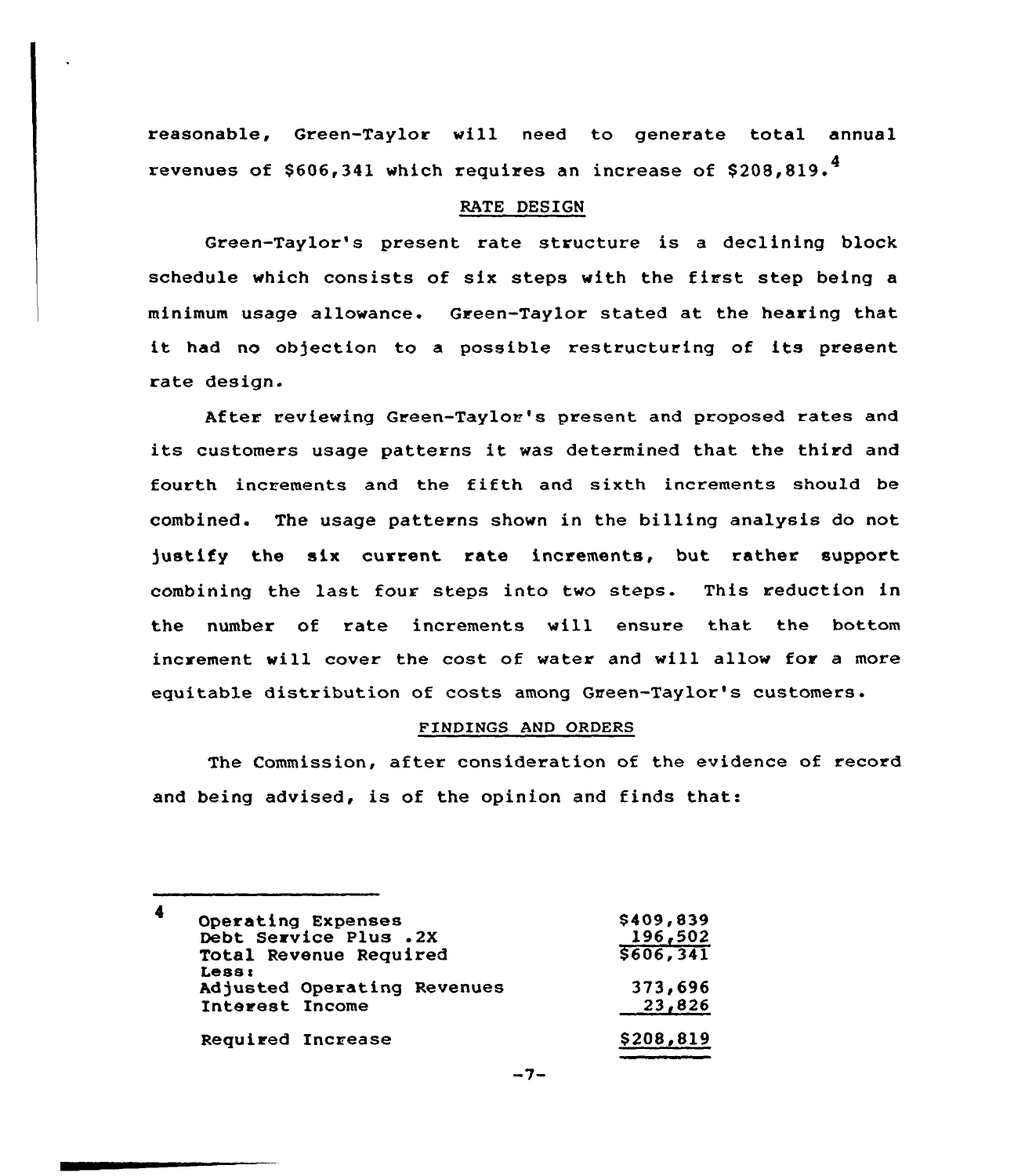l. The rates proposed by Green-Taylor would produce revenues in excess of the revenues found reasonable herein and should be denied pursuant to KRS 278.030.

2. The rates in Appendix <sup>A</sup> are fair, just and reasonable for Green-Taylor and should produce gross annual revenues of \$606,341

IS THEREFORE ORDERED that

1. The rates in Appendix <sup>A</sup> be and they hereby are approved for service rendered by Green-Taylor on and after the date of this Order.

2. Within 30 days from the date of this Order Green-Taylor shall file with the Commission its revised tariff sheets setting out the rates approved herein.

3. If, on the date of its loan closing, Green-Taylor accepts an interest rate other than the intermediate rate of 5.75 percent currently in effect, then it shall file the following with the Commission within 30 days of the date of closing: (1} the FmHA notification of the changed interest rate and copies of all correspondence of the interest rate accepted from FmHA; (2) a statement of the interest rate accepted from FmHA; (3) amended pages to its bond resolution and an amended amortization schedule based on the different interest rate if <sup>a</sup> different rate is accepted; (4) full documentation of the impact of the different rate showing the changes in annual debt service costs.

 $-8-$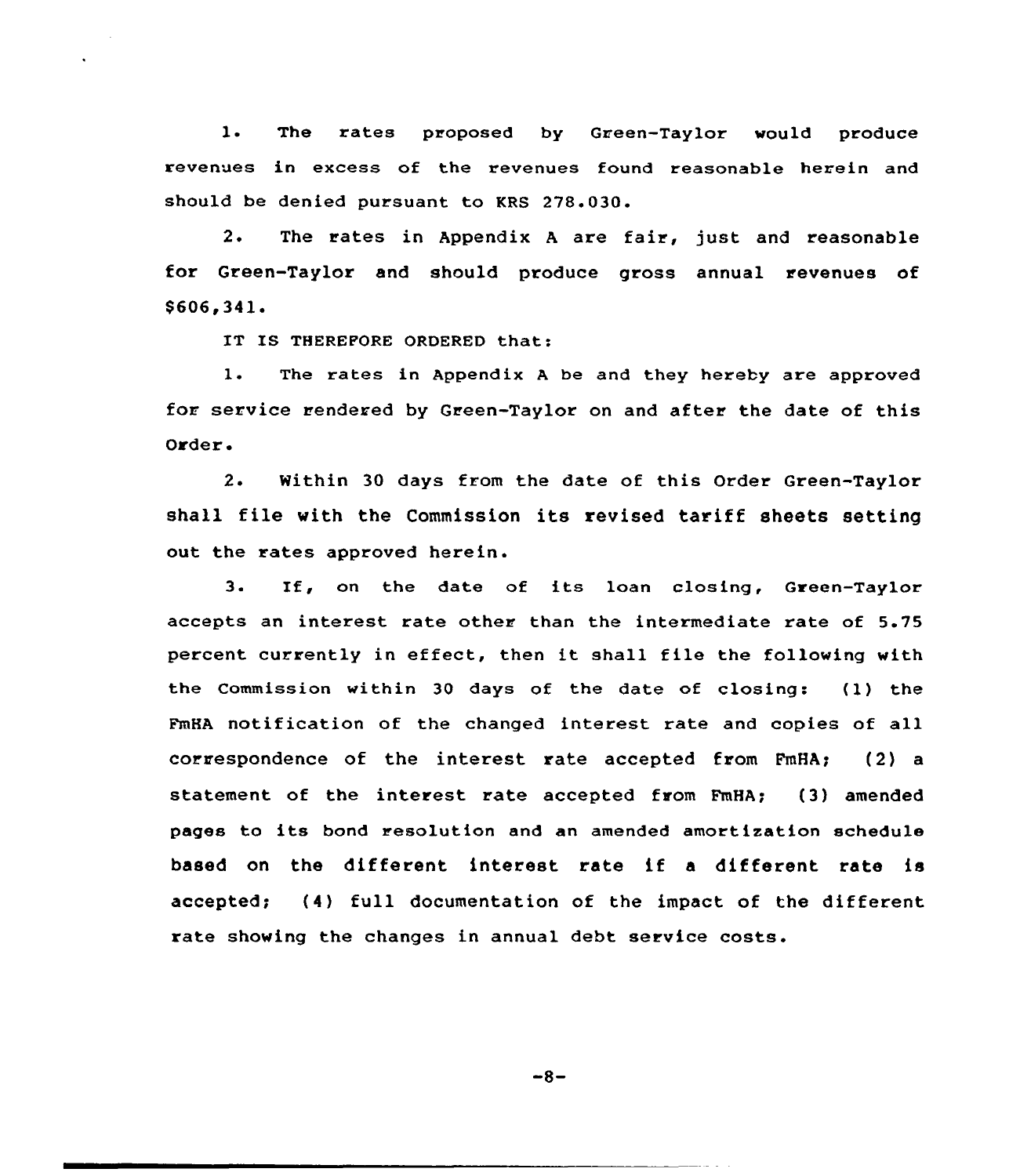# Done at Frankfort, Kentucky, this 10th day of June, 1987.

PUBLIC SERVICE COMMISSION

 $2.8.7$ Chairman  $\overline{\mathsf{L}}$ 

Vice Chairman VII<br>Seurn n Williams o issioner

ATTEST:

and the second second control of the

Executive Director

 $\sim 100$